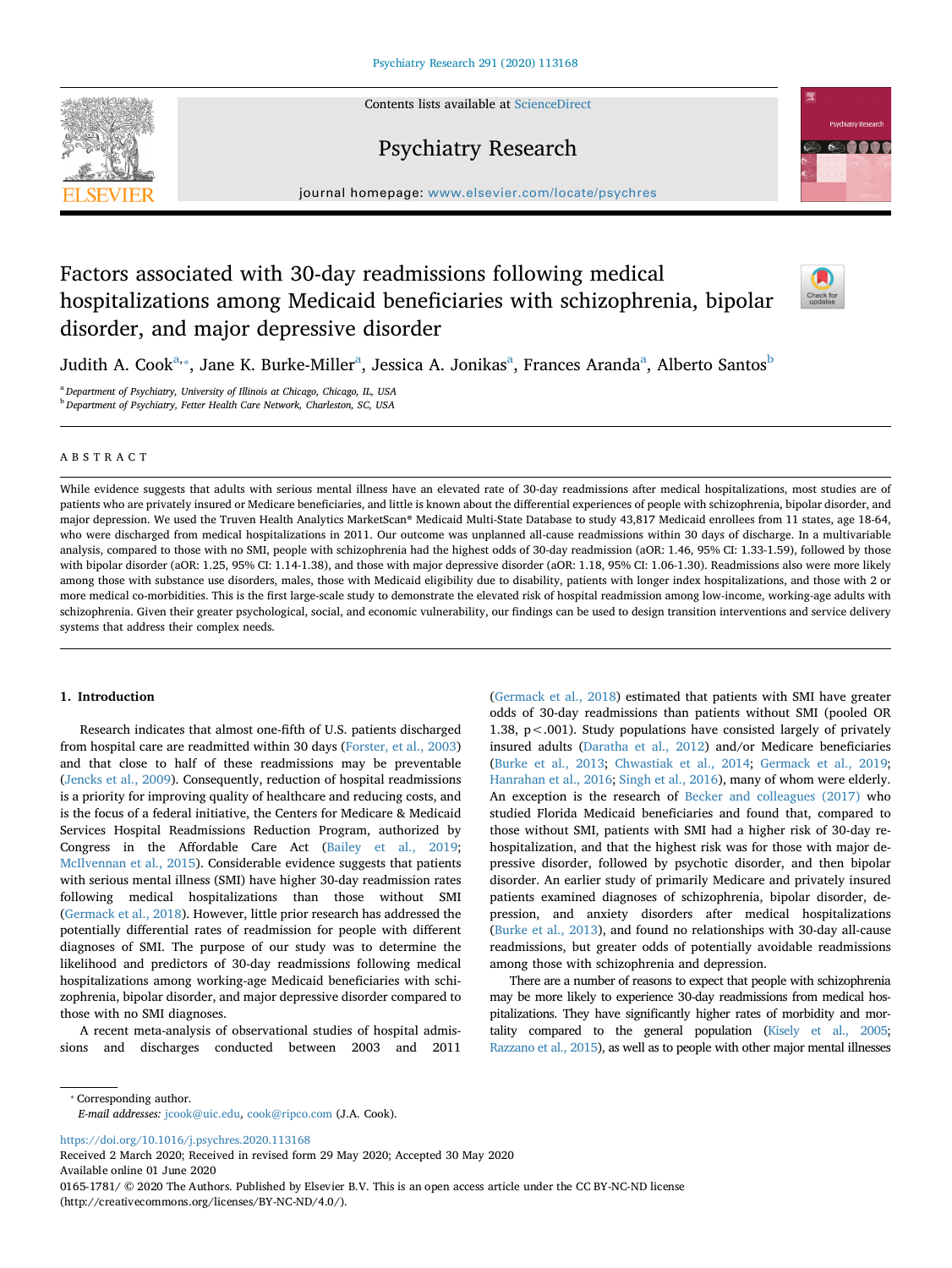such as bipolar disorder and major depression [\(Callaghan et al., 2014](#page-5-14); [Laursen et al., 2013](#page-5-15); [Lomholt et al., 2019\)](#page-5-16). A number of factors associated with poor physical health are more prevalent among people with schizophrenia, including lifestyle-related risks such as smoking and poor dietary habits, social factors such as socioeconomic deprivation and interpersonal isolation, and clinical factors such as co-morbid substance use disorders and use of anti-psychotic medication [\(Brown et al., 2000;](#page-5-17) [Heald et al., 2017\)](#page-5-18). They also have restricted access to high quality medical care, such that their physical health problems often go undetected or undertreated [\(Cook et al.,](#page-5-19) [2015;](#page-5-19) [Nasrallah et al., 2006\)](#page-5-20) in contrast to people with non-psychotic mental illness, who are more likely to seek medical care and engage in preventative health care services such as routine physicals and screenings (Folsom et al., 2002). They also have lower health literacy than individuals with other diagnoses of mental illness [\(Osborn et al., 2007\)](#page-5-21). Thus, people with schizophrenia may have higher morbidity and fewer skills and supports to remain out of the hospital than those with major depression or bipolar disorder.

Given the equivocal findings of prior studies, our aim was to investigate the differential impact of specific diagnoses of serious mental illness on the likelihood of 30-day readmissions. We focused on working-age Medicaid beneficiaries for two reasons. First, we were interested in a group that is not yet impacted by 30-day readmission penalties such as those imposed on systems serving Medicare beneficiaries ([Zuckerman et al., 2016\)](#page-5-22). Second, they are a group of interest to the Social Security Administration given the potential for intervention to delay the onset or exacerbation of work disability and federal disability program enrollment, especially among beneficiaries with SMI and multiple chronic conditions ([Cook and Burke-Miller, 2018](#page-5-23)). For the largest and only multistate study to date of exclusively working-age Medicaid beneficiaries, we hypothesized that, among people with SMI, those with schizophrenia would have significantly higher 30-day medical readmission rates than those with bipolar and major depressive disorders, and that differential rates of readmission would persist despite controlling for potentially confounding factors identified in prior studies.

## **2. Methods**

## *2.1. Medicaid claims*

We analyzed inpatient admissions for the year 2011 from the MarketScan® Medicaid Multi-State Database (MMSD). MMSD is part of MarketScan, a warehouse of proprietary health research databases developed and maintained by Truven Health Analytics,<sup>TM</sup> a U.S. company based in Ann Arbor, Michigan. MarketScan databases are large claimsbased resources specifically designed for health research and informatics, and have been used in over 900 peer-reviewed health research journal articles published since 1990 [\(Quint, 2015](#page-5-24)). All MarketScan databases comply fully with the Health Insurance Portability and Accountability Act of 1996 (HIPAA); patient-level and provider-level data contain synthetic identifiers to protect the privacy of individuals and data contributors.

The MMSD contains individual enrollment and demographic data, and outpatient, inpatient, and prescription claims data of more than 8 million Medicaid enrollees annually and is collected from state Medicaid agencies in 11 geographically dispersed states, representing about 12% of the 69 million individuals enrolled in Medicaid in 2011 ([Centers for Medicare and Medicaid Services Medicare & Medicaid](#page-5-25) [Statistical Supplement, 2013\)](#page-5-25). States are not identified in order to protect patient confidentiality. Claims data undergo cleaning and quality assurance checks, including: comparison of diagnosis and procedure codes; editing of the diagnosis and procedure codes when necessary; addition of Major Diagnostic Categories (MDCs) to claims; and use of fully paid and adjudicated claims.

The 2011 Truven MMSD includes 8,135,159 individuals. We excluded those under age 18, those over age 64, those who were dual Medicare-Medicaid beneficiaries, and those not continuously enrolled in Medicaid for the entire year (365 days), leaving 1,058,214 workingage adults for the analysis.

## *2.2. Index hospitalization*

Of the total population, 16% (169,405/1,058,214) had at least one inpatient medical admission. This number excludes admissions for surgical, maternal/newborn, and psychiatric/substance abuse reasons. We further characterized medical admissions by excluding those that were due to injuries, poisonings, toxic effects of drugs, burns, and multiple significant trauma because these readmissions for these conditions are often either planned or unavoidable [\(Goldfield et al., 2008](#page-5-26); [Jackson et al., 2015\)](#page-5-27). We also excluded medical hospitalizations for reasons other than illness (e.g., rehabilitation, prophylactic isolation, organ donation, or palliative care). Finally, we excluded hospitalizations that resulted in death or transfer to another facility.

For the readmission analyses, we limited cases to medical hospitalizations that had 2011 discharge dates occurring before December 1, 2011, in order to allow for time to observe 30-day rehospitalization in 2011. As a result, we identified 43,817 working-age adults with at least one medical inpatient admission and discharge in 2011 for the analysis. This admission (or the first of its type if more than one) became the index hospitalization for the analysis.

#### *2.3. Study outcome*

The primary study outcome was any inpatient readmission within 30 days of discharge following the index hospitalization. This outcome included unplanned readmissions for any cause to an acute care hospital. We chose this operationalization to match the definition used as a key measure for the quality of patient care in national initiatives such as the Centers for Medicare & Medicaid Services Hospital Readmissions Reduction Program, and the Partnership for Patients [\(Bailey et al.,](#page-5-2) [2019\)](#page-5-2).

## *2.4. Study predictors*

The primary predictor was SMI status. Following the methodology of prior studies [\(Becker et al., 2017\)](#page-5-11) we identified adults with SMI as those who had claims with a primary or secondary psychiatric diagnosis in any setting in 2011, and not just at the index hospitalization. These ICD-9 diagnosis codes were: schizophrenia and other psychoses (295, 297.1, 297.3, 298.8–298.9); bipolar disorders (296.0, 296.1, 296.4- 296.7, 296.80, 296.89); and major depressive disorders (296.2–296.3). A second predictor was the specific SMI diagnosis, which was defined using a vectoring algorithm [\(Ortiz, 2019\)](#page-5-28) in which the diagnosis hierarchy was as follows: (1) schizophrenia or other psychotic disorders, (2) bipolar disorder, and (3) major depressive disorder.

## *2.5. Study covariates*

Prior research in this area has identified a number of co-variates that are associated with the likelihood of 30-day readmission, including age, gender, race/ethnicity, co-morbid substance abuse/dependence identified from 2011 claims, disability status (based on Medicaid eligibility), Medicaid managed care delivery system (versus fee for service), major diagnostic category associated with the index hospitalization, length of the index hospitalization, and medical comorbidity at the index hospitalization ([Albrecht et al., 2012;](#page-5-29) [Forster et al., 2003](#page-5-0); [Gilmer](#page-5-30) [& Hamblin, 2010;](#page-5-30) [Jiang & Wier, 2010](#page-5-31); [Lemieux et al., 2012;](#page-5-32) [Mark et al.,](#page-5-33) [2013;](#page-5-33) [Regenstein and Andres, 2014;](#page-5-34) [Trudnak et al., 2013](#page-5-35)). The latter covariate was assessed by the Charlson Comorbidity Index score ([Quan et al., 2002\)](#page-5-36), a prognostic measure of morbidity based on up to 15 ICD-9 diagnoses.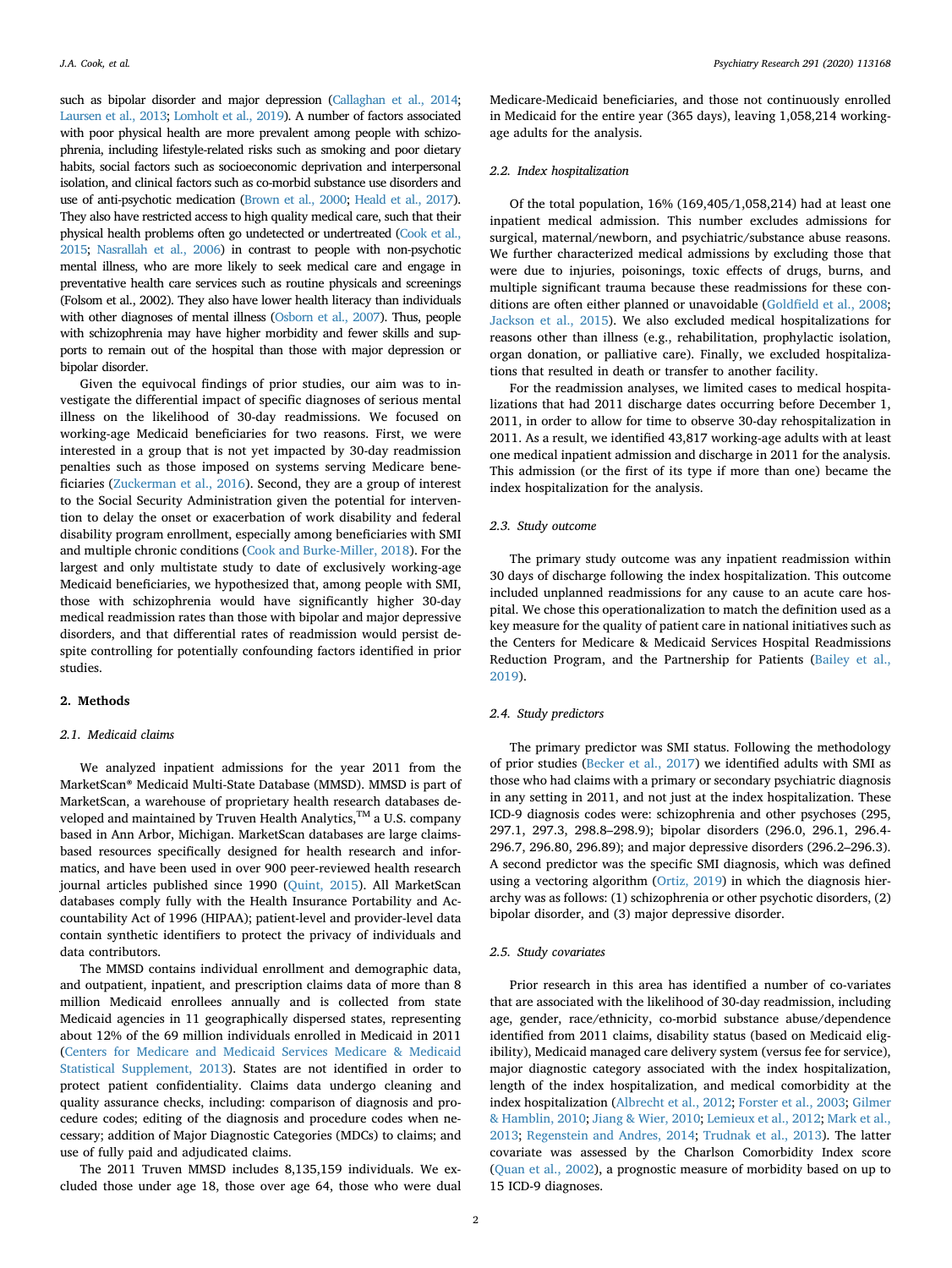#### *2.6. Statistical analysis*

We examined characteristics of the sample population in total, by SMI status, and by specific SMI diagnosis using chi-square tests of association or t-tests of mean differences. We calculated the rate of 30-day hospital readmissions as a percent of the entire sample and by diagnostic group. We examined factors associated with 30-day readmissions using unadjusted and multivariable logistic regression analyses. The 43,817 adults with index medical hospitalizations were treated at 1,157 different hospitals (each hospital averaged 195 individuals (standard deviation=180), ranging from 1 to 911). The intraclass correlation (ICC) of variance in readmissions associated with hospitals rather than individuals (between hospital variance divided by total variance) was negligible (ICC<.0001). Because of this, we determined that a multilevel model was not necessary to account for hospital variation in readmission outcomes.

## **3. Results**

#### *3.1. Sample characteristics*

As shown in [Table 1](#page-2-0), just over a quarter of the analysis sample met the diagnostic criteria for SMI (26%, 11,547/43,817). These included 9% (3,854/43,817) with diagnoses of schizophrenia, 8% (3,776/ 43,817) with diagnoses of bipolar disorders, and 9% (3,917/43,817) with diagnoses of major depressive disorder. In the total sample, 7% had 2 or more of these SMI diagnoses (3,111/43,817).

Characteristics of the sample population by SMI status also are shown in [Table 1.](#page-2-0) A lower proportion of those with SMI diagnoses was male compared to those without SMI (32% vs  $40\%$ ,  $p < .001$ ). Just under half of the total population was White non-Hispanic (49%), but Whites made up a higher proportion of the SMI group than the non-SMI group (60% vs 45%, p<.001). Adults ranged in age from 18-64 years, with a median age of 48 years. A lower proportion of those with SMI were covered by a capitated/managed care Medicaid program than

those without SMI (30% vs 40%,  $p < .001$ ). A higher proportion of the SMI group were Medicaid eligible due to disability than the non-SMI group (80% vs 73%,  $p < .001$ ). A higher proportion of those with SMI also had substance abuse diagnoses than those without SMI (20% vs 9%,  $p < .001$ ).

The medical basis for the index hospitalization differed somewhat between SMI and non-SMI groups statistically, but the same seven conditions accounted for around 80% of all admissions in both groups. The most common index hospitalization was due to respiratory illness for both SMI and non-SMI groups (20%), followed by circulatory disorders (15%), digestive system disorders (13%), nervous system disorders (10%), endocrine/metabolic system disorders (7%), kidney/urinary tract disorders (7%), and skin/subcutaneous tissue/breast disease (6%). The length of stay of the index hospitalization ranged from 1 to 107 days, with a median of 3 days. A smaller proportion of those with SMI had longer than median stays compared to those without SMI. Finally, scores on the Charlson Comorbidity Index indicated that, compared to those without SMI, those with SMI had less physical comorbidity and better prognoses.

Because of our focus on patients with schizophrenia, we compared their characteristics to those with bipolar and major depressive disorders (not shown). Compared to patients with diagnoses of bipolar or major depressive disorders, those with schizophrenia spectrum diagnoses were more frequently male, African American, older, eligible for Medicaid due to disability, and engaged in substance use. In addition, those with schizophrenia also had significantly longer index hospitalizations, and a significantly greater number of medical comorbidities than those with bipolar or major depressive disorders.

## *3.2. Thirty-day readmission rates*

Fourteen percent of the total sample (5,932/43,817) had a hospital readmission within 30-days of their index hospitalization discharge. Among the group with SMI, this rate was 16% compared to 13% in the non-SMI population. The readmission rate was highest among those

<span id="page-2-0"></span>**Table 1**

Working age adult Medicaid enrollees with an index medical hospitalization (N=43,817): characteristics of the total population and by diagnoses with and without serious mental illness (SMI).

| Characteristic                                    | Total $(N = 43,817)$ n $(\%)$ | SMI $(N=11,547)$ n $(\%)$ | Non-SMI $(N = 32,270)$ n $(\%)$ | $\chi^2$ (df) | p-value |
|---------------------------------------------------|-------------------------------|---------------------------|---------------------------------|---------------|---------|
| Male                                              | 16485 (37.6%)                 | 3681 (31.9%)              | 12804 (39.7%)                   | 220.4(1)      | < .001  |
| Race-ethnicity                                    |                               |                           |                                 | 729.8(3)      | $-.001$ |
| White                                             | 21415 (48.9%)                 | 6888 (59.7%)              | 14527 (45.0%)                   |               |         |
| African American                                  | 15688 (35.8%)                 | 3247 (28.1%)              | 12441 (38.6%)                   |               |         |
| Hispanic                                          | 932 (2.1%)                    | 186 (1.6%)                | 746 (2.3%)                      |               |         |
| Other                                             | 5782 (13.2%)                  | 1226 (10.6%)              | 4556 (14.1%)                    |               |         |
| Age $>$ = 48 years ( $>$ = median)                | 22037 (50.3%)                 | 5512 (47.7%)              | 16525 (51.2%)                   | 41.0(1)       | $-.001$ |
| Capitated/Managed Care Medicaid                   | 16333 (37.3%)                 | 3410 (29.5%)              | 12923 (40.0%)                   | 402.1(1)      | $-.001$ |
| Blind/Disabled Medicaid Eligibility               | 32674 (74.6%)                 | 9182 (79.5%)              | 23492 (72.8%)                   | 202.5(1)      | < .001  |
| Substance Abuse Diagnosis                         | 5109 (11.7%)                  | 2323 (20.1%)              | 2786 (8.6%)                     | 1088.9(1)     | $-.001$ |
| Index Admission Major Diagnostic Category         |                               |                           |                                 | 190.8(7)      | < .001  |
| <b>Respiratory System</b>                         | 8901 (20.3%)                  | 2346 (20.3%)              | 6555 (20.3%)                    |               |         |
| <b>Circulatory System</b>                         | 6681 (15.2%)                  | 1627 (14.1%)              | 5054 (15.7%)                    |               |         |
| Digestive System                                  | 5827 (13.3%)                  | 1604 (13.9%)              | 4223 (13.1%)                    |               |         |
| Nervous System                                    | 4474 (10.2%)                  | 1463 (12.7%)              | 3011 (9.3%)                     |               |         |
| Endocrine/Metabolic System                        | 3177 (7.3%)                   | 957 (8.3%)                | 2220 (6.9%)                     |               |         |
| Kidney/Urinary Tract                              | 3168 (7.2%)                   | 781 (6.8%)                | 2387 (7.4%)                     |               |         |
| Skin/Subcutaneous Tissue/Breast                   | 2479 (5.7%)                   | 670 (5.8%)                | 1809 (5.6%)                     |               |         |
| Other Diagnostic Category                         | 9110 (20.8%)                  | 2099 (18.2%)              | 7011 (21.7%)                    |               |         |
| Length of stay of index hospitalization $>3$ days | 16287 (37.2%)                 | 4060 (35.2%)              | 12227 (37.9%)                   | 27.1(1)       | $-.001$ |
| Charlson Comorbidity Index                        |                               |                           |                                 | 64.2(2)       | $-.001$ |
| $\bf{0}$                                          | 13212 (30.2%)                 | 3723 (32.2%)              | 9489 (29.4%)                    |               |         |
| $\mathbf{1}$                                      | 11230 (25.6%)                 | 3080 (26.7%)              | 8150 (25.3%)                    |               |         |
| $2+$                                              | 19375 (44.2%)                 | 4744 (41.1%)              | 14631 (45.3%)                   |               |         |
| Serious Mental Illness                            | 11547 (26.4%)                 | 11547 (100%)              | -                               |               |         |
| Schizophrenia and other psychoses                 | 3854 (8.8%)                   | 3854 (33.4%)              |                                 |               |         |
| Bipolar disorders without schizophrenia           | 3776 (8.6%)                   | 3776 (32.7%)              |                                 |               |         |
| Major depressive disorders                        | 3917 (8.9%)                   | 3917 (33.9%)              |                                 |               |         |
| 2+ co-occurring SMI diagnoses                     | 3111 (7.1%)                   | 3111 (26.9%)              |                                 |               |         |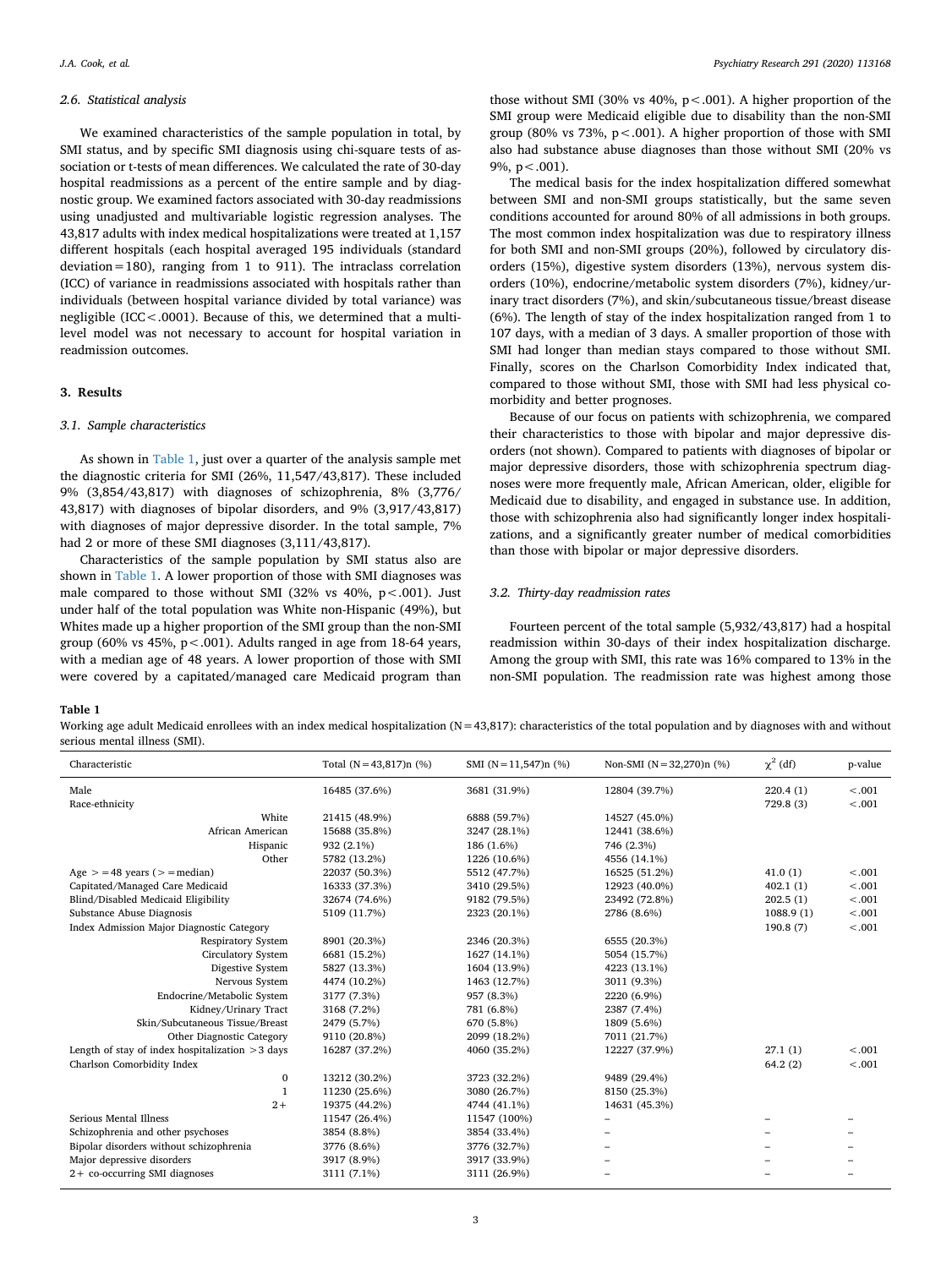#### <span id="page-3-0"></span>**Table 2**

Associations between serious mental illness and 30-day all-cause readmissions following index medical hospitalization (N=43,817): unadjusted and multivariable logistic regression odds ratios.

| Characteristic                                                                 | Unadjusted<br>Odds ratio | 95% CI     | Adjusted <sup>a</sup><br>Odds ratio | 95% CI     |
|--------------------------------------------------------------------------------|--------------------------|------------|-------------------------------------|------------|
|                                                                                |                          |            |                                     |            |
| Serious Mental Illness (vs no SMI)                                             | $1.36***$                | 1.28, 1.44 | $1.30***$                           | 1.22, 1.39 |
| Substance Use Diagnosis (vs no SUD)                                            | $1.58***$                | 1.46, 1.70 | $1.47***$                           | 1.36, 1.59 |
| Male                                                                           | $1.22***$                | 1.15, 1.29 | $1.09**$                            | 1.03, 1.16 |
| Race/ethnicity                                                                 |                          |            |                                     |            |
| White                                                                          | reference                | reference  | reference                           | reference  |
| African American                                                               | 0.98                     | 0.92, 1.04 | $0.93*$                             | 0.88, 0.99 |
| Hispanic                                                                       | 0.92                     | 0.76, 1.12 | 1.06                                | 0.87, 12.9 |
| Other                                                                          | $0.89*$                  | 0.82, 0.98 | 0.92                                | 084, 1.01  |
| Age $\geq$ 48 years (vs < 48 years)                                            | $1.15***$                | 1.09, 1.22 | 0.99                                | 0.92, 1.06 |
| Capitated/Managed Care (vs fee for service)                                    | $0.81***$                | 0.76, 0.86 | 0.96                                | 0.90, 1.02 |
| Medicaid eligibility due to disability (vs non-disability eligibility)         | $1.87***$                | 1.74, 2.01 | $1.70***$                           | 1.56, 1.84 |
| Index hospitalization length of stay $\geq 4$ days (median) (vs $\leq 3$ days) | $1.51***$                | 1.43, 1.59 | $1.44***$                           | 1.36, 1.53 |
| Charlson Index of Comorbidity                                                  |                          |            |                                     |            |
| $\mathbf{0}$                                                                   | reference                | reference  | reference                           | reference  |
|                                                                                | $1.15***$                | 1.06, 1.24 | 0.95                                | 0.86, 1.05 |
| $2+$                                                                           | $1.41***$                | 1.32, 1.51 | $1.27***$                           | 1.17, 1.37 |

CI=confidence interval

<span id="page-3-1"></span><sup>a</sup> Multivariable model also adjusts for major diagnostic category of index hospitalization.

with diagnoses of schizophrenia (19%), followed by those with bipolar disorders (15%), and those with major depressive disorders (15%). Results presented in [Table 2](#page-3-0) show that SMI diagnosis was associated with significantly greater likelihood of 30-day readmission in unadjusted (OR: 1.36, 95% CI: 1.28-1.44) and in multivariable logistic regression models (aOR: 1.30, 95% CI: 1.22-1.39). Other factors significantly associated with greater likelihood of 30-day readmission in the multivariable model included substance use (aOR: 1.47, 95% CI: 1.36-1.59), being male (aOR: 1.09, 95% CI: 1.03-1.16), Medicaid eligibility due to disability status (aOR: 1.70, 95% CI: 1.56-1.84), longer index hospitalization stay (aOR: 1.44, 95% CI: 1.36-1.53), and having 2 or more comorbid medical conditions (aOR: 1.27, 95% CI: 1.17-1.37). In the multivariable model, being African American was associated with significantly lower likelihood of readmission compared to White patients (aOR: 0.93, 95% CI: 0.88-0.99).

Regarding our hypothesis of differential 30-day readmission rates by SMI diagnosis, [Table 3](#page-4-0) shows that, compared to those without SMI, in unadjusted logistic regression analysis, those patients with schizophrenia had the greatest likelihood of 30-day hospital readmissions (OR: 1.63, 95% CI: 1.50-1.78), followed by those with bipolar disorders (OR: 1.27, 95% CI: 1.16-1.39), and major depressive disorders (OR: 1.18, 95% CI: 1.07-1.30). This pattern remained consistent in the multivariable model, where those with schizophrenia had the greatest risk of readmission (aOR: 1.46, 95% CI: 1.33-1.59), followed by those with bipolar disorders (aOR: 1.25, 95% CI: 1.14-1.38), and finally those with major depressive disorder (aOR: 1.18, 95% CI: 1.06-1.30). We also re-ran the multivariable model with each of the three SMI diagnoses measured as dichotomous variables rather than using the vectoring algorithm. Results were highly similar (not shown), with the greatest odds of 30-day readmission for schizophrenia.

One final set of analyses (not shown) examined the interaction of substance use with the three SMI diagnoses. Results revealed that the effect of co-occurring SMI and substance use on the likelihood of readmission was either not significant (major depressive disorder\*substance use, bipolar disorder\*substance use) or not greater than the main effects of each (schizophrenia\*substance use), suggesting that the risk of readmission associated with either SMI or substance use was not contingent on the presence of the other.

## **4. Discussion**

We found that working-age Medicaid beneficiaries with SMI were more likely than those without SMI to experience unplanned 30-day readmissions, and that the odds of readmission were highest for those with schizophrenia, followed by bipolar disorder, and then major depressive disorder. Our study is the largest and only multistate study to date of exclusively working age Medicaid beneficiaries. Becker and colleagues ([Becker et al., 2017](#page-5-11)) studied a single-state Medicaid cohort and found a readmission rate of 22% for major psychotic disorders, similar to our readmission rate of 19% for schizophrenia and other psychotic disorders. However, the Becker et al. study found that the highest risk for readmission was among people with major depressive disorder, followed by psychotic disorder, and then bipolar disorder. There were some differences between the two study populations and research designs. First, the Becker et al. study population was notably older, with more than a third over age 70, while we focused on working-age Medicaid beneficiaries under age 65. Unlike Becker et al., we excluded index hospitalizations for surgical reasons given their higher readmission rates due to surgical site infections [\(Kirkland et al.,](#page-5-37) [1999\)](#page-5-37). Also, Becker and colleagues focused on non-behavioral health hospitalizations while we looked at all-cause readmissions, although a full 94% of our study's readmissions were for medical or surgical reasons.

Similar to the findings of Becker et al. (2016) and other prior studies, we found a greater risk of readmission among males, among those who qualified as having a disability, those with substance use disorders, and those with longer index hospitalizations. However, unlike Becker's and other prior studies, we found that, adjusting for other factors, African American patients were less likely to be readmitted than White patients. In our sample, African Americans represented almost half of those diagnosed with schizophrenia (41%) but a much lower proportion of those diagnosed with bipolar or major depressive disorders (22%). It is possible that our lower rate of readmission for African Americans is due to their disproportionate representation among patients with schizophrenia in our multistate population. Future studies should explore the intersection of race and diagnosis to address this issue in greater depth.

It is noteworthy that even controlling for type of SMI diagnosis, patients were more likely to be readmitted within 30 days if they had

<span id="page-3-4"></span> $* < .05$ 

<span id="page-3-3"></span> $***$  <.01

<span id="page-3-2"></span><sup>\*\*\*</sup>  $< .001$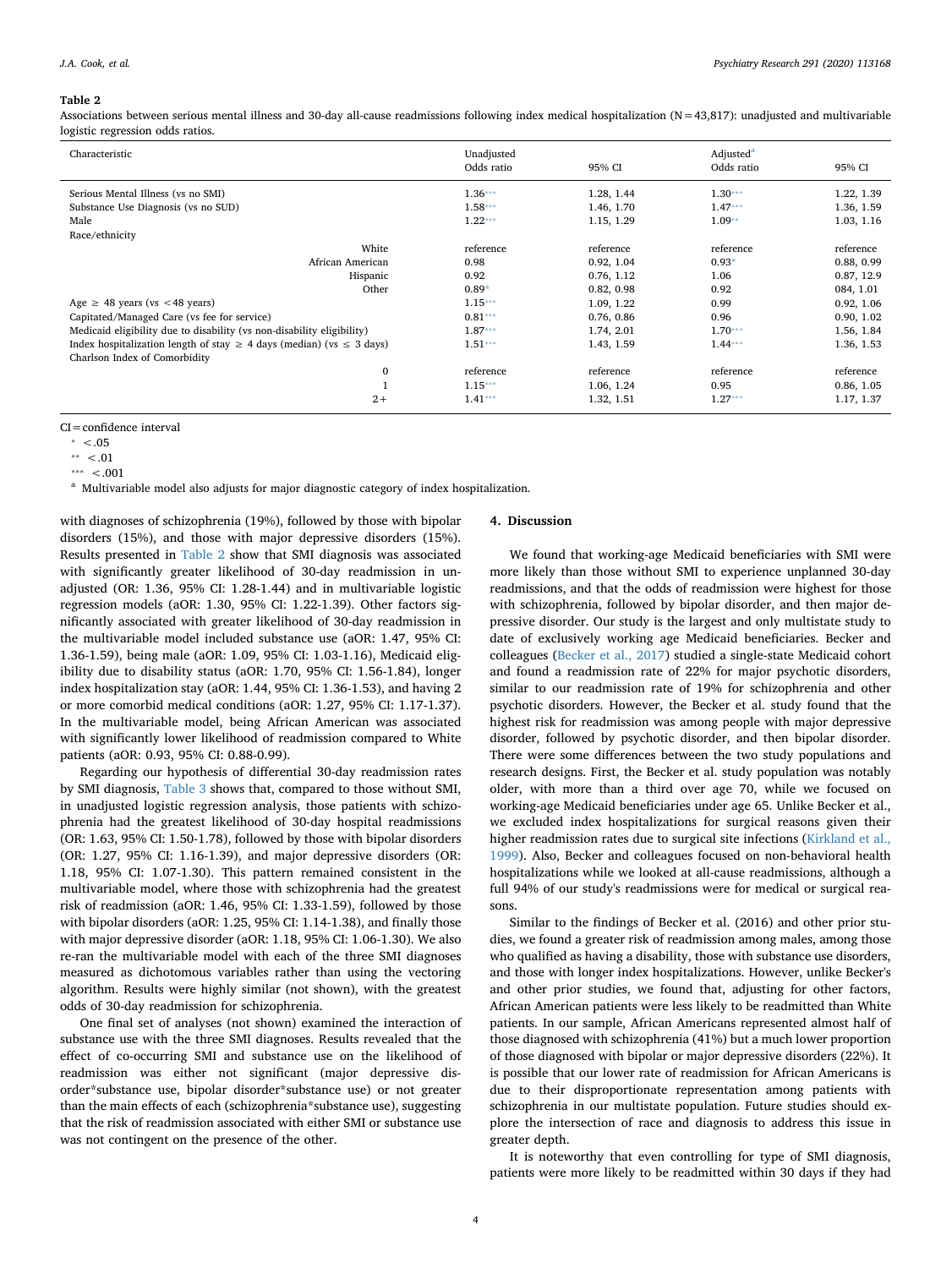#### <span id="page-4-0"></span>**Table 3**

Associations between types of serious mental illness and 30-day all-cause readmissions following index medical hospitalization (N=43,817): unadjusted and multivariable logistic regression odds ratios.

| Characteristic                                                                 | Unadjusted<br>Odds ratio | 95% CI     | Adjusted <sup>a</sup><br>Odds ratio | 95% CI     |
|--------------------------------------------------------------------------------|--------------------------|------------|-------------------------------------|------------|
|                                                                                |                          |            |                                     |            |
| SMI category                                                                   |                          |            |                                     |            |
| No SMI                                                                         | reference                | reference  | reference                           | reference  |
| Schizophrenia and other psychoses                                              | $1.63***$                | 1.50, 1.78 | $1.46***$                           | 1.33, 1.59 |
| <b>Bipolar Disorders</b>                                                       | $1.27***$                | 1.16, 1.39 | $1.25***$                           | 1.14, 1.38 |
| Major Depressive Disorder                                                      | $1.18**$                 | 1.07, 1.30 | $1.18**$                            | 1.06, 1.30 |
| Substance Use Diagnosis (vs no SUD)                                            | $1.58***$                | 1.46, 1.70 | $1.47***$                           | 1.36, 1.59 |
| Male                                                                           | $1.22***$                | 1.15, 1.29 | $1.09**$                            | 1.02, 1.15 |
| Race/ethnicity                                                                 |                          |            |                                     |            |
| White                                                                          | reference                | reference  | reference                           | Reference  |
| African American                                                               | 0.98                     | 0.92, 1.04 | $0.92*$                             | 0.86, 0.98 |
| Hispanic                                                                       | 0.92                     | 0.76, 1.12 | 1.06                                | 0.86, 1.28 |
| Other                                                                          | $0.89*$                  | 0.82, 0.98 | 0.91                                | 0.83, 1.00 |
| Age $\geq$ 48 years (vs < 48 years)                                            | $1.15***$                | 1.09, 1.22 | 0.98                                | 0.91, 1.06 |
| Capitated/Managed Care (vs fee for service)                                    | $0.81***$                | 0.76, 0.86 | 0.96                                | 0.90, 1.02 |
| Medicaid eligibility due to disability (vs non-disability eligibility)         | $1.87***$                | 1.74, 2.01 | $1.68***$                           | 1.55, 1.83 |
| Index hospitalization length of stay $\geq$ 4 days (median) (vs $\leq$ 3 days) | $1.51***$                | 1.43, 1.59 | $1.44***$                           | 1.36, 1.53 |
| Charlson Index of Comorbidity                                                  |                          |            |                                     |            |
| $\bf{0}$                                                                       | reference                | reference  | reference                           | reference  |
| $\mathbf{1}$                                                                   | $1.15***$                | 1.06, 1.24 | 0.95                                | 0.86, 1.05 |
| $2+$                                                                           | $1.41***$                | 1.32, 1.51 | $1.27***$                           | 1.17, 1.37 |

CI=confidence interval

<span id="page-4-2"></span>\*\*\*  $p < .001$ 

<span id="page-4-1"></span><sup>a</sup> Multivariable model also adjusts for major diagnostic category of index hospitalization.

longer index hospital stays, a greater number of medical comorbidities, and were qualified for Medicaid and/or federal cash assistance due to disability. Given the inconsistent quality of medical care for people with SMI ([Cook et al., 2015\)](#page-5-19), particularly those with schizophrenia [\(De Hert](#page-5-38) [et al., 2009;](#page-5-38) [Torres-Gonzalez et al., 2014\)](#page-5-39), and Medicaid beneficiaries ([McGinty et al., 2015](#page-5-40)), these patients may have more complex medical needs and lower levels of functioning due to disability once they are discharged.

Our findings suggest a clear and compelling need for interventions aimed at people with SMI and particularly those with schizophrenia. Unfortunately, addressing psychiatric illness among medical inpatients has not been the focus of most hospital-to-community transitional care interventions ([Kripalani et al., 2014\)](#page-5-41). Despite the growing evidence base for transitional care, little is known about how best to deliver it to patients who have co-occurring SMI and medical comorbidities ([Jackson et al., 2015](#page-5-27)). Transition programs may direct more emotional support and less instrumental support to patients with vulnerabilities such as mental illness, substance abuse, trauma, and other disabilities ([Kangovi et al., 2014\)](#page-5-42). However, evidence suggests that focusing transitional care on delivery of behavioral health services alone is not a viable approach. A review of mental health interventions designed to prevent readmissions after medical hospitalizations [\(Benjenk et al.,](#page-5-43) [2018\)](#page-5-43) found only limited support for their effectiveness.

Patients with SMI and medical comorbidities have complex needs that must be served by a fragmented system with little real-time communication between behavioral health and physical healthcare systems ([Jackson et al., 2015\)](#page-5-27). The demonstrably greater impact of lifestyle, social, and clinical factors on the physical and mental health of adults with schizophrenia compared to other diagnoses of SMI suggests that changes in community-based infrastructure are needed in addition to transition interventions. This altered infrastructure should allocate care management resources with the specific intent of ensuring safe transitions from hospital to home along with linkage back to primary care, with the *explicit inclusion of people with major forms of mental illness.* A recent study [\(Jackson et al., 2015](#page-5-27)) of such a transitional care initiative for Medicaid recipients in North Carolina found that patients with schizophrenia were 30% less likely to experience a readmission in the

year following a general hospital discharge compared to those receiving usual care. Importantly, this advantage was seen even for patients already receiving intensive mental health services using the Assertive Community Treatment model.

## *4.1. Limitations*

The study had several limitations. One limitation is that the Medicaid enrollees in the Truven data are a non-random subsample of all enrollees, and their geographic region is unknown. However, the sample is sizeable and includes at least 10% of the total population of working-age non-dual eligible adults on Medicaid in multiple States ([Centers for Medicare and Medicaid Services Medicare & Medicaid](#page-5-25) [Statistical Supplement, 2013\)](#page-5-25). A second limitation is that administrative claims data may be incomplete, although the Truven data undergo cleaning and quality assurance checks and use fully paid and adjudicated claims. A third limitation was our focus on proximal rather than distal outcomes, preventing us from knowing the longer-term health outcomes of those with and without 30-day readmissions. Despite the limitations, analysis of these data provides the strongest evidence to date of the association of SMI with post medical discharge readmission among working-age adults, and the first evidence of the greatest likelihood of 30-day readmissions among people with schizophrenia.

# *4.2. Conclusion*

Patients hospitalized for physical health conditions who had comorbid SMI had a 30% greater likelihood of being readmitted within thirty days than their counterparts without SMI. Those with comorbid schizophrenia had a 46% greater likelihood, those with bipolar disorders a 25% greater likelihood, and those with major depressive disorder an 18% greater likelihood of an unplanned 30-day readmission than those without SMI. Along with the need for transition interventions that explicitly address the needs of patients with SMI, especially those with schizophrenia, our results further suggest that these approaches should address substance use and disability, and consider

<span id="page-4-4"></span> $* < .05$ 

<span id="page-4-3"></span> $***$  <.01